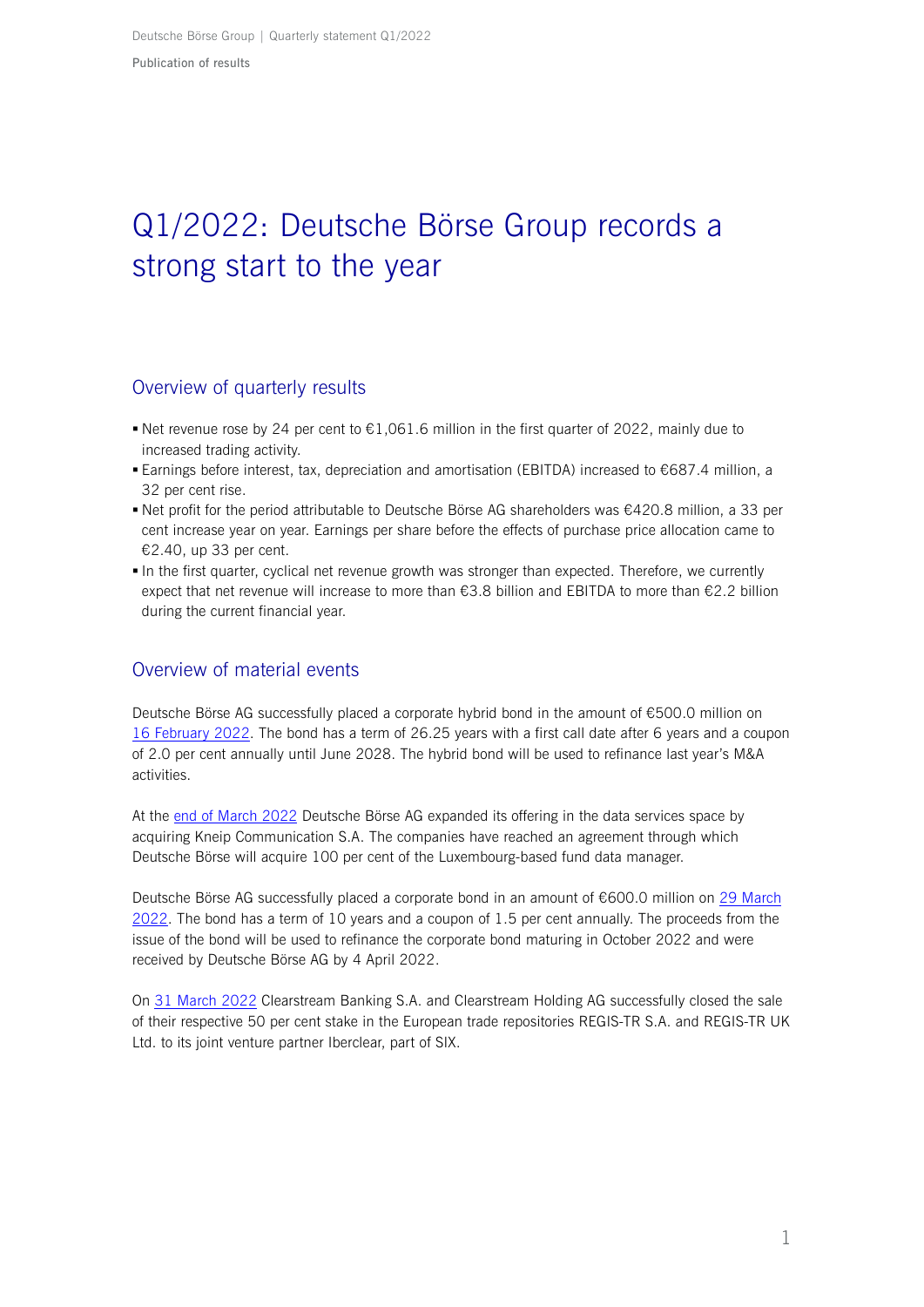Deutsche Börse Group | Quarterly statement Q1/2022 **Publication of results**

# Comparability of figures

To reduce the complexity of its financial reporting and emphasise the Group's growth areas more clearly, the segment reporting was adjusted in accordance with the internal corporate management as of the first quarter of 2022 (including the respective amounts for the first quarter of the prior year). The eight existing segments will from now on be condensed to four: Data & Analytics (including the Qontigo and ISS segments), Trading & Clearing (Eurex, EEX, 360T and Xetra segments), Fund Services (IFS segment) and Securities Services (Clearstream segment).

# Results of operations

The first quarter of 2022 was overshadowed by Russia's war against Ukraine. The humanitarian consequences are shocking. The global fallout and resulting effects have been difficult to grasp so far. The first economic consequences have expressed themselves in the form of higher commodity prices, more difficult trading conditions and a redistribution of investments. In addition, the rapid spread of the Omicron coronavirus variant has subdued the economy's recovery and resulted in further restrictions and shortages, including in supply chains. Against this background, there was increased uncertainty among market participants, visible in the greater market volatility. The demand for trading and hedging in almost all asset classes therefore rose, which partly led to significantly higher trading volumes, especially in derivatives and commodities.

On this basis, net revenue in the first quarter of 2022 increased significantly to  $\epsilon$ 1,061.6 million, which represents a year-on-year increase of 24 per cent (Q1/21: €855.1 million). The key driver of the cyclical net revenue growth of 11 per cent was the higher market activity across all asset classes in Trading & Clearing resulting from increased market volatility. In particular, index derivatives as well as power and gas products benefitted from the growing hedging demand among market participants. The secular net revenue growth of 8 per cent was particularly driven by product innovation in financial derivatives, an increase of market share in commodities, the growing demand for ESG-related products and the continued trend towards outsourcing in the fund industry. The M&A growth of 5 per cent is primarily attributable to the acquisition of Institutional Shareholder Services (ISS), which was closed in February 2021. The Securities Services segment also benefitted from the roughly €50 million gain from the sale of the remaining stakes in REGIS-TR.

Operating costs in the first quarter of 2022 came to  $\epsilon$ 406.7 million (Q1/21:  $\epsilon$ 346.5 million). On the one hand, this increase is a result of the M&A-related growth, particularly the acquisition of ISS. On the other hand, we have slightly increased our investments in growth and infrastructure due to the positive revenue development we are seeing. Based on constant currency, organic operating costs grew by 5 per cent.

Earnings before interest, tax, depreciation and amortisation (EBITDA) rose accordingly by 32 per cent to €687.4 million (Q1/21: €521.2 million). This comprises the result from financial investments at an amount of €32.5 million (Q1/21: €12.6 million). The increase results from disposals of smaller investments as well as the higher market valuation of the Illuminate fintech funds.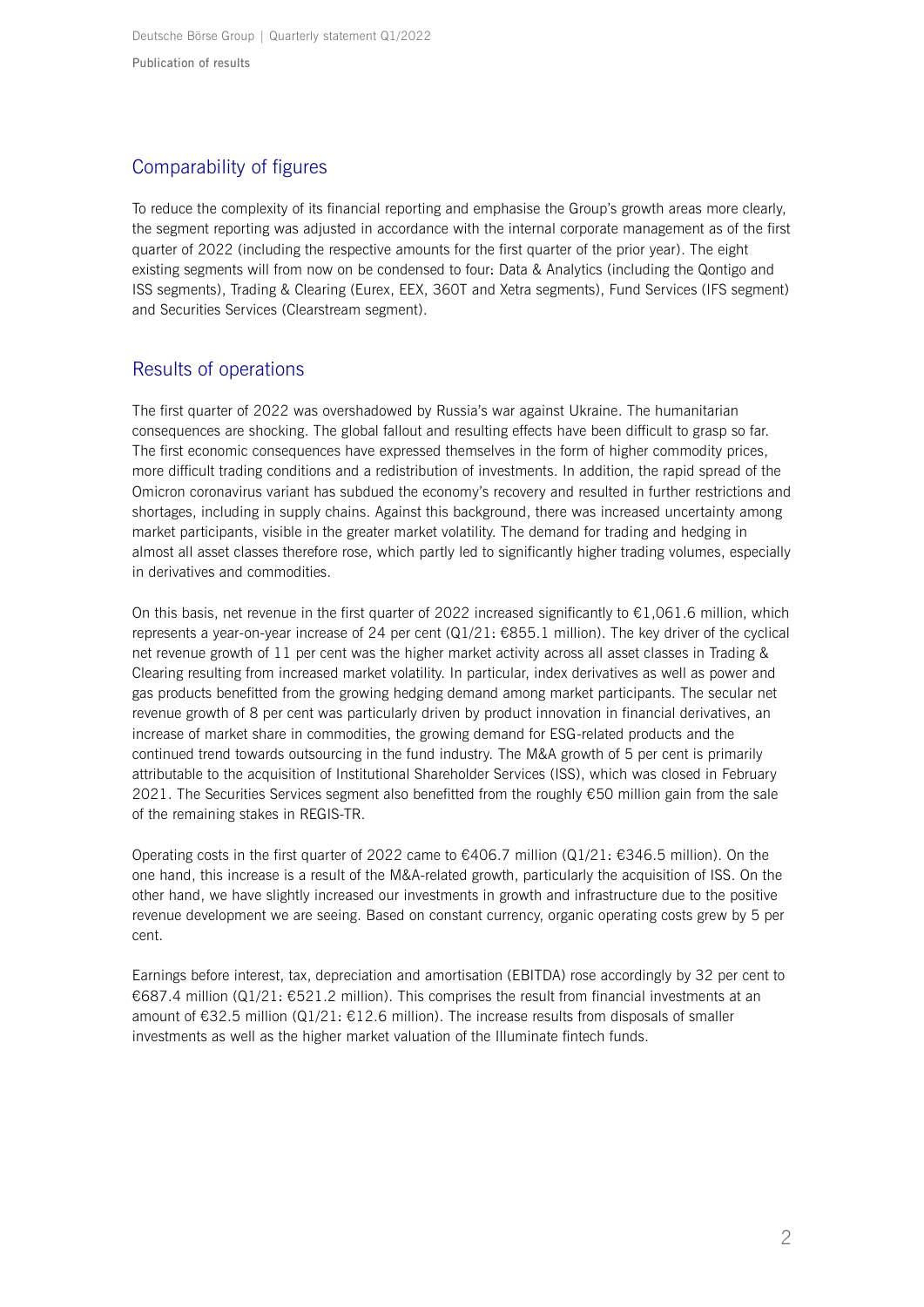Depreciation, amortisation and impairment losses totalled  $\epsilon$ 84.4 million (Q1/21:  $\epsilon$ 61.7 million), with the change mainly stemming from the effects of purchase price allocation for acquired companies. The [winding down of the buy-in agent service](https://deutsche-boerse.com/dbg-de/media/pressemitteilungen/Operational-wind-down-of-Eurex-STS-following-regulatory-changes-3026970) also produced a one-time write-down of self-developed software of €6.5 million. The financial result of –€8.8 million (Q1/21: –€13.9 million) includes a oneoff gain in the context of interest rate hedging.

Net profit for the period attributable to Deutsche Börse AG shareholders came to €420.8 million (Q1/21: €317.3 million), which is 33 per cent up on the same period of the previous year. Earnings per share were €2.29 (Q1/21: €1.73) for an average of 183.6 million shares. Earnings per share before the effects of purchase price allocation (cash EPS) were  $\epsilon$ 2.40 (Q1/21:  $\epsilon$ 1.81).

Gregor Pottmeyer, Chief Financial Officer at Deutsche Börse AG, commented on the results, saying, "The first quarter of 2022 was considerably above our expectations. All three growth components of our business – secular, cyclical and M&A net revenue growth – contributed equally to the extraordinarily good result. We are therefore currently expecting to exceed our guidance for the current financial year."

## Risk report

Deutsche Börse Group provides a full description of its risk management framework, strategy, principles, organisational structure, processes, methods and concepts, along with measures to manage and mitigate risks, on [pages 73](https://www.deutsche-boerse.com/resource/blob/2725920/46c9bf2ffcf7da4d6c23de616c518344/data/DBG-annual-report-2021.pdf#page=73) to 109 of its Annual Report 2021. A full description of the current status of litigation is also presented on [pages 84](https://www.deutsche-boerse.com/resource/blob/2725920/46c9bf2ffcf7da4d6c23de616c518344/data/DBG-annual-report-2021.pdf#page=84) to 87 of the Annual Report 2021.

In view of Russia's war against Ukraine and the measures taken in relation to it, the Group's overall risk position has not changed materially, except for increased holdings of collateral at the clearing houses. In terms of operational risk, the focus is on interpreting and implementing the specifications of various sanctions. There are financial risks resulting from the Ukrainian central bank's capital controls, e.g. with respect to cross-border payments, as well as from comparable countermeasures taken by the Russian government in response to the sanctions imposed by European and other governments. Relevant in this context are credit risks in combination with foreign-exchange risks from institutions in the affected countries. The Group actively manages all impacts that it is aware of and analyses potential new risks on an ongoing basis.

Otherwise, the Executive Board has not identified any material change in the Group's risk position at the present time.

# Report on expected developments

Given the developments in the financial markets during the first quarter of 2022, we are now expecting significantly stronger cyclical net revenue growth for the current financial year compared to our original expectation. Thus, in comparison with [the report on expected developments in](https://www.deutsche-boerse.com/resource/blob/2725920/46c9bf2ffcf7da4d6c23de616c518344/data/DBG-annual-report-2021.pdf#page=114) the 2021 Annual Report we are currently expecting an increase in net revenue to more than €3.8 billion and an increase in earnings before interest, tax, depreciation and amortisation (EBITDA) to more than €2.2 billion.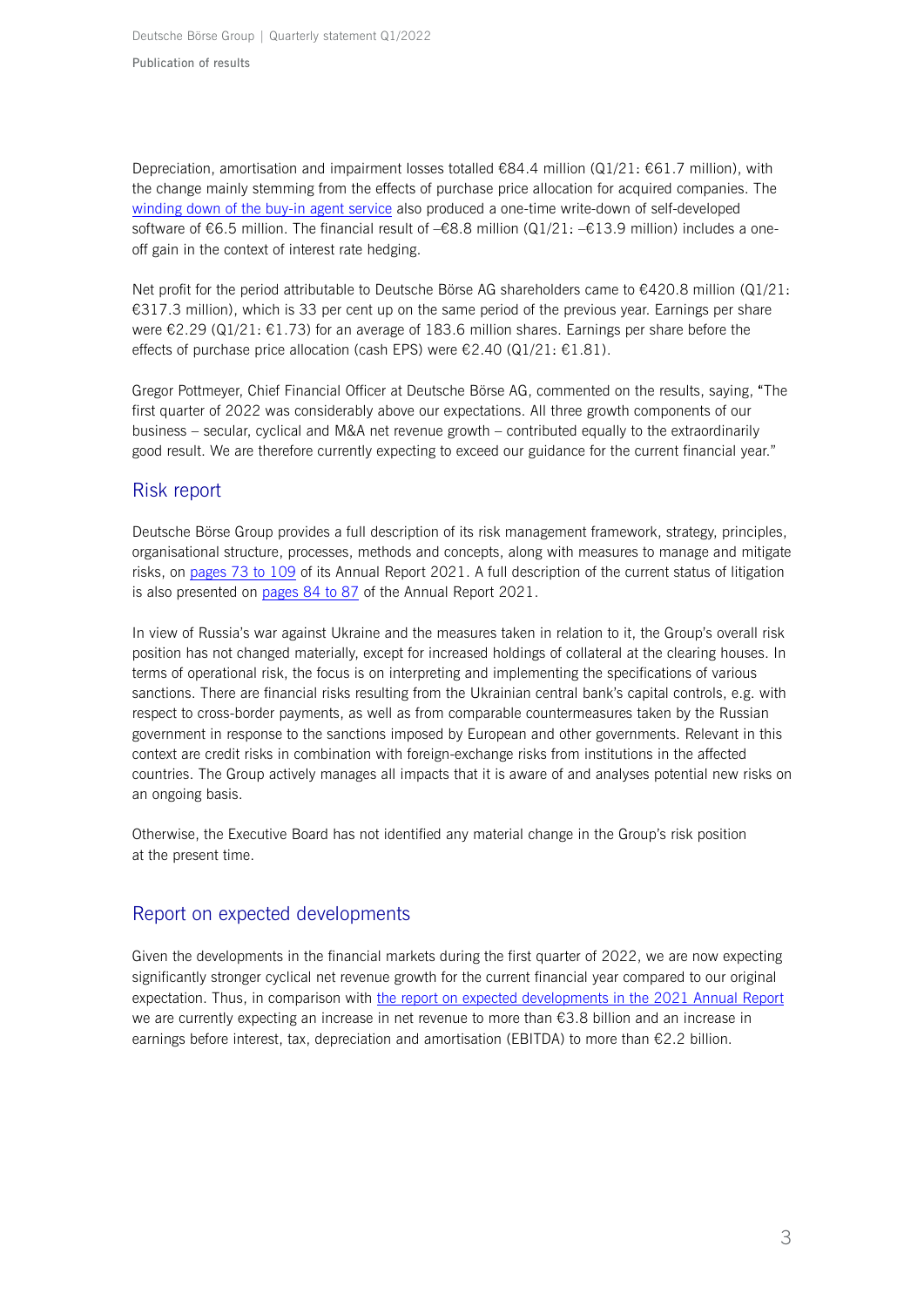#### **Publication of results**

#### Consolidated income statement

|                                                                       |            | <b>First Quarter</b><br>$(01.01.-31.03.)$ |             |  |
|-----------------------------------------------------------------------|------------|-------------------------------------------|-------------|--|
|                                                                       | 2022<br>€m | 2021<br>€m                                | Change<br>% |  |
| Sales revenue                                                         | 1,187.6    | 1,023.8                                   | 16          |  |
| Treasury result from banking business and similar business            | 60.3       | 34.6                                      | 74          |  |
| Other operating income                                                | 56.2       | 19.3                                      | 191         |  |
| Total revenue                                                         | 1,304.1    | 1,077.7                                   | 21          |  |
| Volume-related costs                                                  | $-242.5$   | $-222.6$                                  | 9           |  |
| Net revenue (total revenue less volume-related costs)                 | 1,061.6    | 855.1                                     | 24          |  |
| Staff costs                                                           | $-285.3$   | $-228.5$                                  | 25          |  |
| Other operating expenses                                              | $-121.4$   | $-118.0$                                  | 3           |  |
| Operating costs                                                       | $-406.7$   | $-346.5$                                  | 17          |  |
| Result from financial investments                                     | 32.5       | 12.6                                      | 158         |  |
| Earnings before interest, tax, depreciation and amortisation (EBITDA) | 687.4      | 521.2                                     | 32          |  |
| Depreciation, amortisation and impairment losses                      | $-84.4$    | $-61.7$                                   | 37          |  |
| Earnings before interest and tax (EBIT)                               | 603,0      | 459.5                                     | 31          |  |
| Financial result                                                      | $-8.8$     | $-13.9$                                   | $-37$       |  |
| Earnings before tax (EBT)                                             | 594.2      | 445.6                                     | 33          |  |
| Tax expense                                                           | $-154.6$   | $-115.8$                                  | 34          |  |
| Net profit for the period                                             | 439.6      | 329.8                                     | 33          |  |
| thereof attributable to Deutsche Börse AG shareholders                | 420.8      | 317.3                                     | 33          |  |
| thereof attributable to non-controlling interests                     | 18.8       | 12.5                                      | 50          |  |
| Earnings per share (basic) $(E)$                                      | 2.29       | 1.73                                      | 32          |  |
| Earnings per share before purchase price allocations (Cash EPS) $(E)$ | 2.40       | 1.81                                      | 33          |  |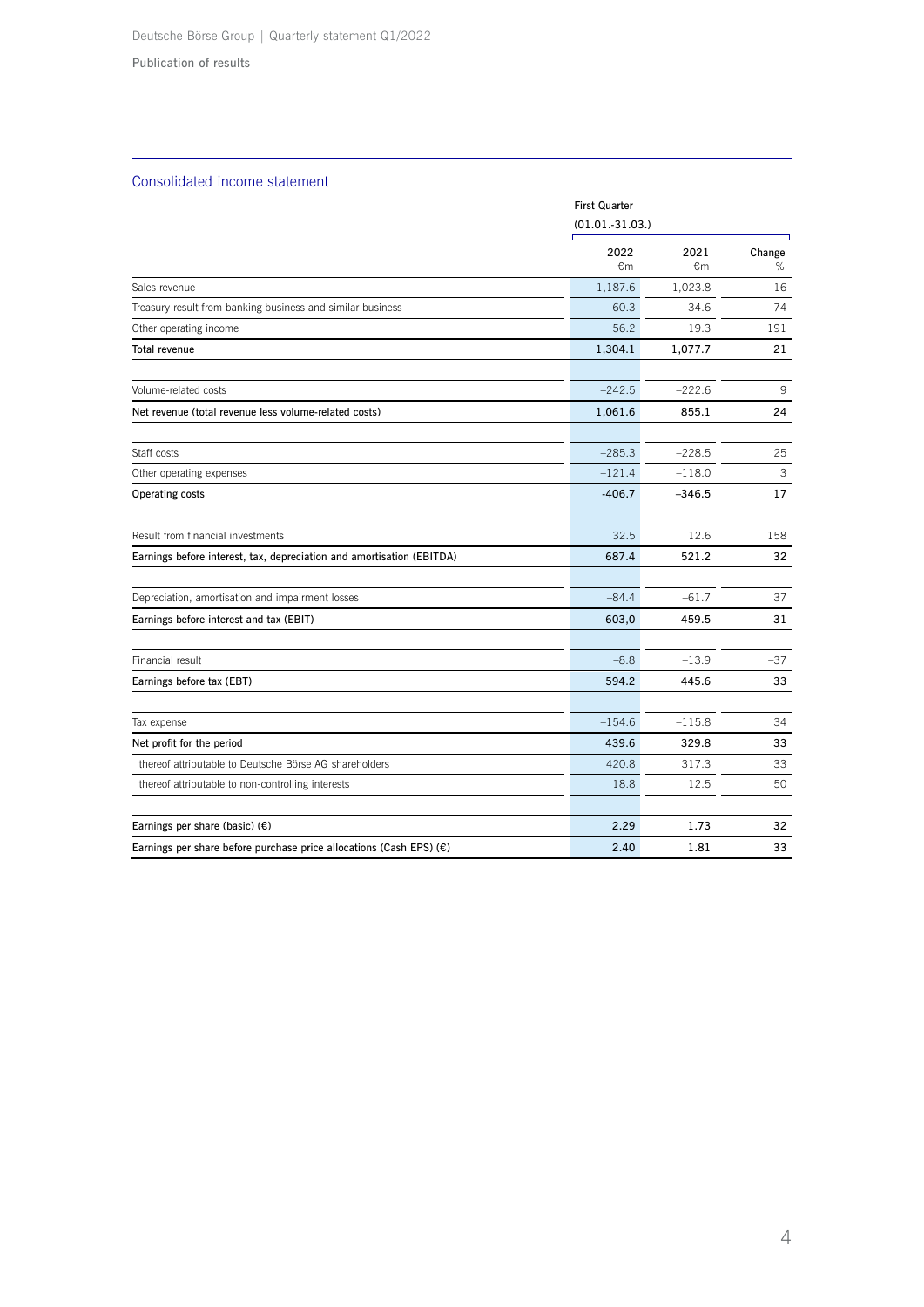## Key indicators Data & Analytics segment

|                                                                                             |            | <b>First Quarter</b><br>$(01.01.-31.03.)$ |             |  |
|---------------------------------------------------------------------------------------------|------------|-------------------------------------------|-------------|--|
|                                                                                             | 2022<br>€m | 2021 <sup>1</sup><br>€m                   | Change<br>% |  |
| Net revenue                                                                                 | 145.0      | 84.5                                      | 72          |  |
| Index                                                                                       | 49.3       | 46.0                                      | 7           |  |
| Analytics                                                                                   | 16.8       | 17.2                                      | $-2$        |  |
| ESG                                                                                         | 51.1       | 14.7                                      | 248         |  |
| Other                                                                                       | 27.8       | 6.6                                       | 321         |  |
| Operating costs                                                                             | $-88.9$    | $-46.0$                                   | 93          |  |
| EBITDA                                                                                      | 54.5       | 38.2                                      | 43          |  |
| 1) Institiutional Shareholder Services, Inc. was fully consolidated as at 25 February 2021. |            |                                           |             |  |

## Key indicators Trading & Clearing segment

|                       | <b>First Quarter</b><br>$(01.01.-31.03.)$ |                      |             |
|-----------------------|-------------------------------------------|----------------------|-------------|
|                       | 2022<br>€m                                | 2021<br>$\epsilon$ m | Change<br>% |
| Net revenue           | 556.2                                     | 461.1                | 21          |
| Financial derivatives | 315.0                                     | 262.0                | 20          |
| Equities              | 148.5                                     | 118.7                | 25          |
| Interest rates        | 90.7                                      | 74.9                 | 21          |
| Margin fees           | 21.2                                      | 18.4                 | 15          |
| Other                 | 54.6                                      | 50.0                 | 9           |
| Commodities           | 112.5                                     | 79.5                 | 42          |
| Power                 | 53.6                                      | 45.3                 | 18          |
| Gas                   | 19.6                                      | 15.0                 | 31          |
| Other                 | 39.3                                      | 19.2                 | 105         |
| Cash equities         | 97.5                                      | 93.2                 | 5           |
| Trading               | 54.8                                      | 54.0                 | 1           |
| Other                 | 42.7                                      | 39.2                 | 9           |
| Foreign exchange      | 31.2                                      | 26.4                 | 18          |
| Operating costs       | $-197.8$                                  | $-180.8$             | 9           |
| <b>EBITDA</b>         | 393.1                                     | 293.7                | 34          |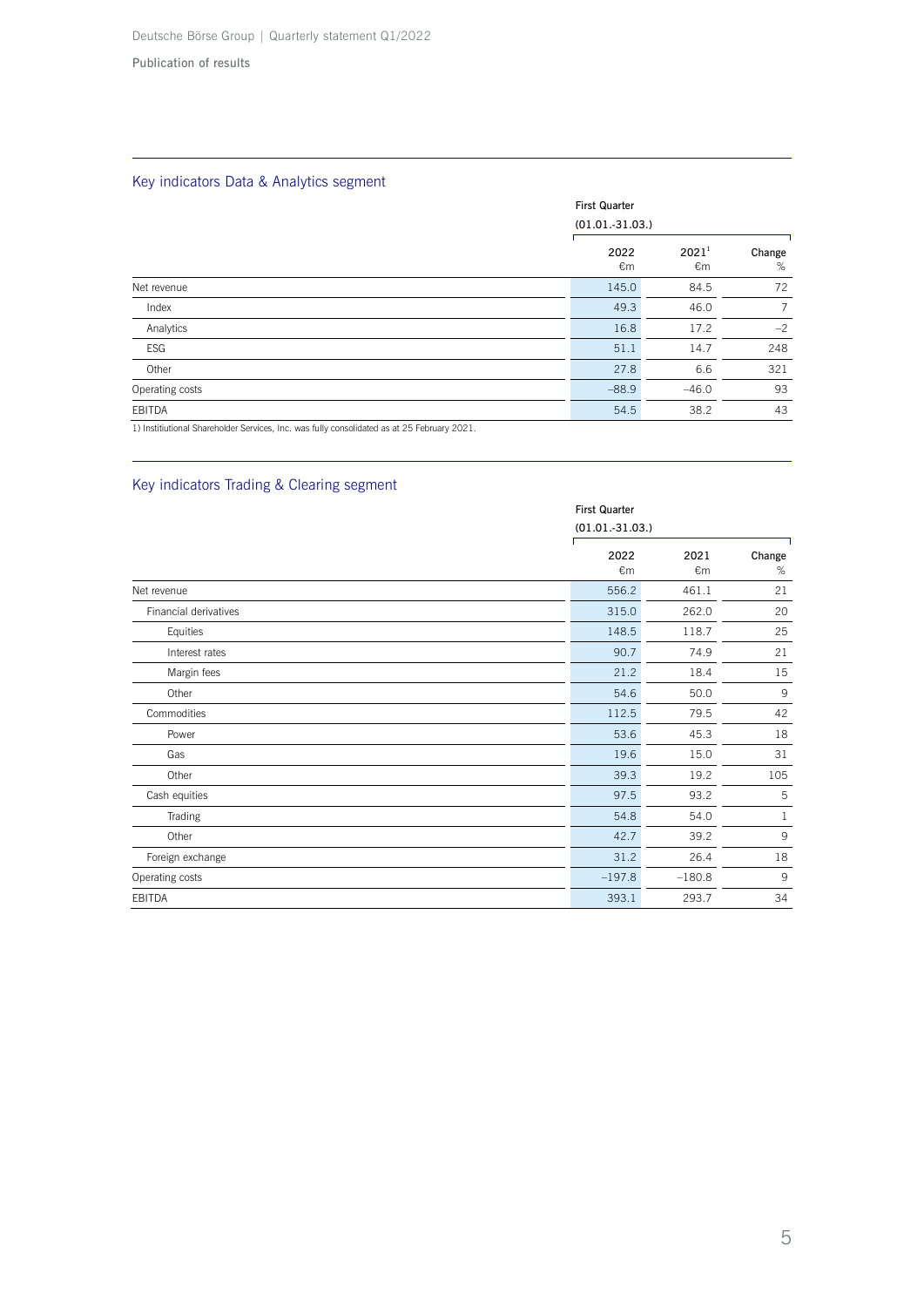## Key indicators Fund Services segment

|                   | <b>First Quarter</b> | $(01.01.-31.03.)$ |                |  |
|-------------------|----------------------|-------------------|----------------|--|
|                   | 2022<br>€m           | 2021<br>€m        | Change<br>%    |  |
| Net revenue       | 92.5                 | 82.7              | 12             |  |
| Fund processing   | 54.0                 | 49.3              | 10             |  |
| Fund distribution | 21.0                 | 16.5              | 27             |  |
| Other             | 17.5                 | 16.9              | $\overline{4}$ |  |
| Operating costs   | $-31.7$              | $-30.0$           | 6              |  |
| EBITDA            | 60.7                 | 52.6              | 15             |  |

## Key indicators Securities Services segment

| <b>First Quarter</b>                      |                   |            |             |
|-------------------------------------------|-------------------|------------|-------------|
|                                           | $(01.01.-31.03.)$ |            |             |
|                                           | 2022<br>€m        | 2021<br>€m | Change<br>% |
| Net revenue                               | 267.9             | 226.8      | 18          |
| Custody                                   | 139.8             | 126.0      | 11          |
| Settlement                                | 30.8              | 38.2       | $-19$       |
| Net interest income from banking business | 18.6              | 12.9       | 44          |
| Other                                     | 78.7              | 49.7       | 58          |
| Operating costs                           | $-88.3$           | $-89.7$    | $-2$        |
| <b>EBITDA</b>                             | 179.1             | 136.7      | 31          |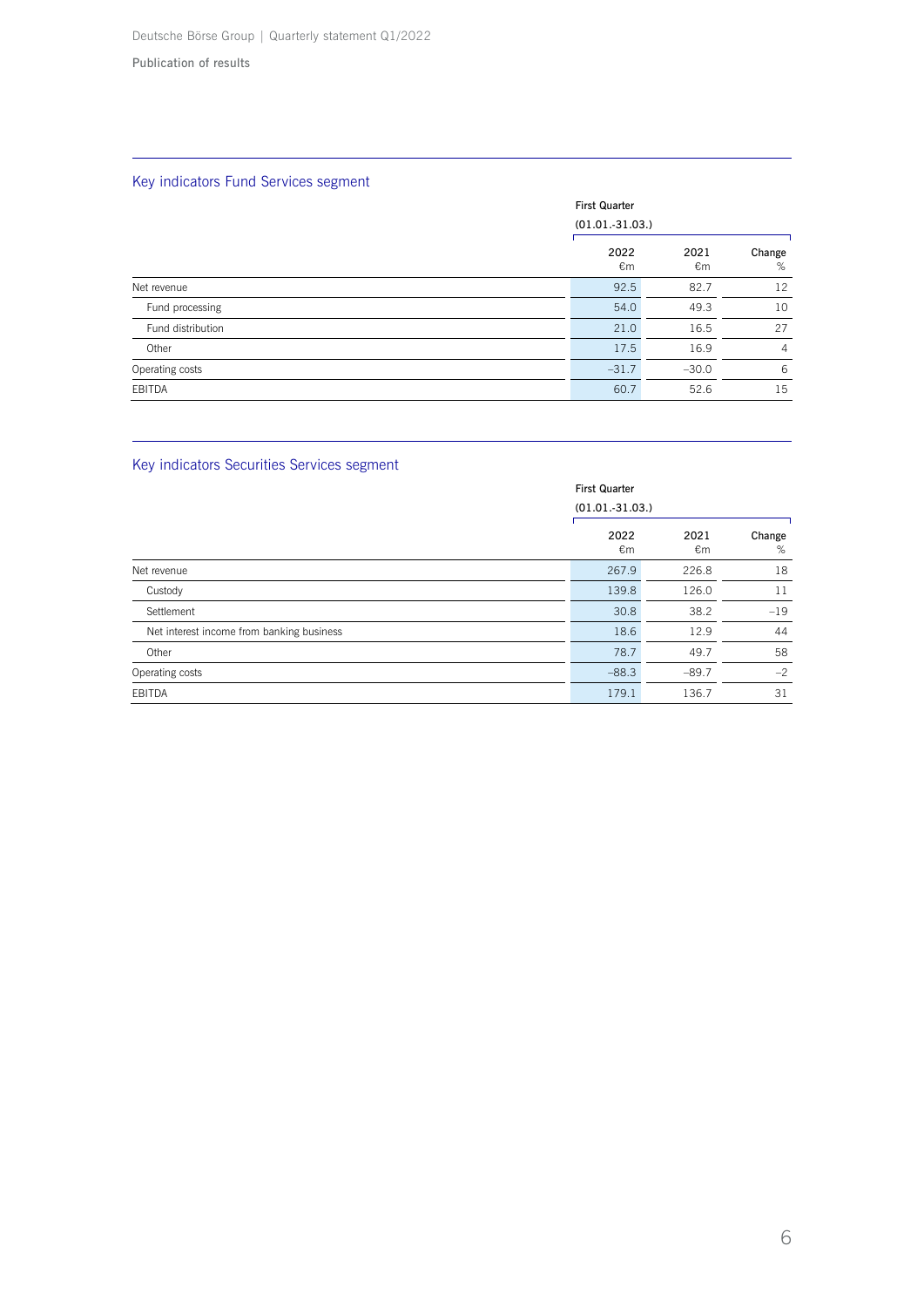## Condensed consolidated balance sheet - Assets

|                                                      | 31 Mar 2022 | 31 Dec 2021 |
|------------------------------------------------------|-------------|-------------|
|                                                      | €m          | €m          |
| <b>NON-CURRENT ASSETS</b>                            |             |             |
| Intangible assets                                    | 8,412.5     | 8,162.9     |
| Property, plant and equipment                        | 591.5       | 593.7       |
| Financial instruments held by central counterparties | 9,325.6     | 9,442.4     |
| Other non-current assets                             | 2,559.7     | 2,263.4     |
| Total non-current assets                             | 20,889.3    | 20,462.4    |
| <b>CURRENT ASSETS</b>                                |             |             |
| Restricted bank balances                             | 83,339.6    | 78,542.0    |
| Financial instruments held by central counterparties | 117,107.8   | 103,195.7   |
| Other current assets                                 | 27,987.4    | 20,719.3    |
| Total current assets                                 | 228,434.9   | 202,457.0   |
| <b>Total assets</b>                                  | 249,324.1   | 222,919.3   |

## Condensed consolidated balance sheet - Equity and liabilities

|                                                      | 31 Mar 2022 | 31 Dec 2021 |
|------------------------------------------------------|-------------|-------------|
|                                                      | €m          | €m          |
| <b>EQUITY</b>                                        |             |             |
| Shareholders' equity                                 | 7,855.9     | 7,193.6     |
| Non-controlling interests                            | 559.8       | 548.8       |
| Total equity                                         | 8,415.7     | 7,742.4     |
| <b>NON-CURRENT LIABILITIES</b>                       |             |             |
| Financial instruments held by central counterparties | 9,325.6     | 9,442.4     |
| Other non-current liabilities                        | 4,631.0     | 4,180.5     |
| Total non-current liabilities                        | 13,956.6    | 13,623.0    |
| <b>CURRENT LIABILITIES</b>                           |             |             |
| Cash deposits by market participants                 | 83,089.8    | 78,292.5    |
| Financial instruments held by central counterparties | 116,565.8   | 103,267.7   |
| Other current liabilities                            | 27,296.3    | 19,993.8    |
| <b>Total current liabilities</b>                     | 226,951.8   | 201,554.0   |
| Total equity and liabilities                         | 249,342.1   | 222,919.3   |